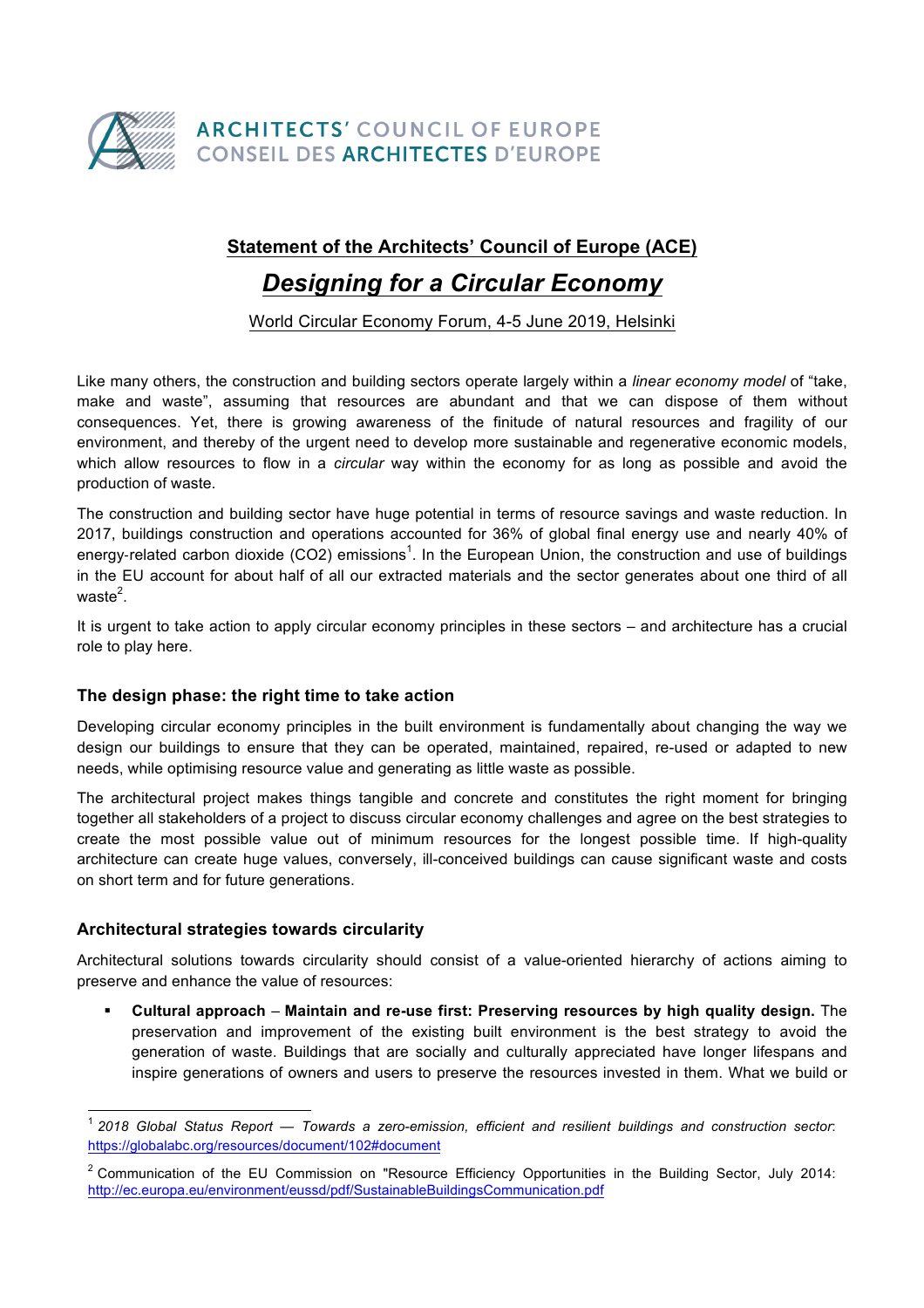retrofit today, should aspire to become cultural heritage for the future. Through smart renovation and adaptive re-use, old or disused buildings can find new, mixed or extended uses matching the social, cultural, environmental and economic needs of our time. Such an approach enables to save the embodied energy of construction materials, reduce the consumption of virgin construction materials and limit urban sprawl.

§ **Functional approach** – **Designing for adaptability: Accommodating changing needs.**

The majority of changes in a building is the result of the occupant's desire to improve his living environment or to adapt it to new needs; and not because of technical problems or premature aging of materials. In most cases, buildings are demolished because their adaptation to new needs is seen as an unviable economic option, not because they are structurally dangerous. In order to ensure that buildings are used for the longest time possible, architects should design adaptable spaces and fabrics, making possible future changes as easy as, so the place can be adapted to new needs.

- § **Technical approach Designing for easy replacement and direct reuse:** While the fabric of buildings may be able to last centuries, certain building components have far shorter lifespans, due to their own technical limitations, or because the occupants' needs change before their theoretical end of life is reached. To anticipate this technical limitation and the occupants changing needs, it is important to enable an easy access to and removal of these components, so they can be cost effectively replaced or repaired, while minimising at the same time disruption to other components around them. Tactics include notably non-fixings, weak fixings, or mechanical fixings which can be undone (screws, bolts, etc).
- § **Material approach Prescribing the right materials: Enable recycling.** Architects should prescribe as much as possible components and materials that can be cost-effectively re-used or recycled; that are durable and robust; easy to handle; repairable; and biodegradable – that is to say materials that can be kept within the economy for as long as possible.

### **Policy recommendations to support architects' endeavor**

The EU has proved to be a driver for a more circular economy in the building sector. *Level(s)*, a set of Macro-Objectives and indicators developed by the EU Commission to facilitate the assessment of the lifecycle environmental performance of buildings, can be a useful tool in this respect. Further actions are however needed to support the architectural approach:

- § **All the Commission's initiatives and policies** impacting on the built environment should be closely aligned and designed in a way to ensure that circular economy principles are favored. This notably includes the Energy Performance of Buildings Directive (EPBD), the Smart Readiness Indicator (SRI), Level(s), Building Passport, Renovation Passport, the Ecodesign and Energy Labelling Directives, Public Procurement Directives.
- § **Support and enable excellence in design and planning.** Preserve and enhance the quality of the built environment by implementing design quality focused planning and architecture policies. These should include procedures for stakeholder involvement, to create as much value for as many stakeholders as possible and ensure that solutions allow the best possible future management of the resources invested in a lifecycle perspective.
- § **Life cycle assessments (LCA) and life cycle costing (LCC) methods** should be encouraged by the EPBD to document the savings of embodied energy, resources and carbon emissions. As it becomes increasingly difficult to achieve further cost-efficient energy savings in the operational energy use of NZEBs, a stronger focus should be put on saving embodied energy and carbon emissions.
- § Reaping the benefits of the circular economy requires a **better access to basic data** in order to be able to carry out life cycle assessments and life cycle costing. For small and medium sized manufacturers, making an environmental product declaration is expensive. This could be eased if the EU made basic data on materials available and supplied some basic tools for their analysis. Level(s) could possibly give